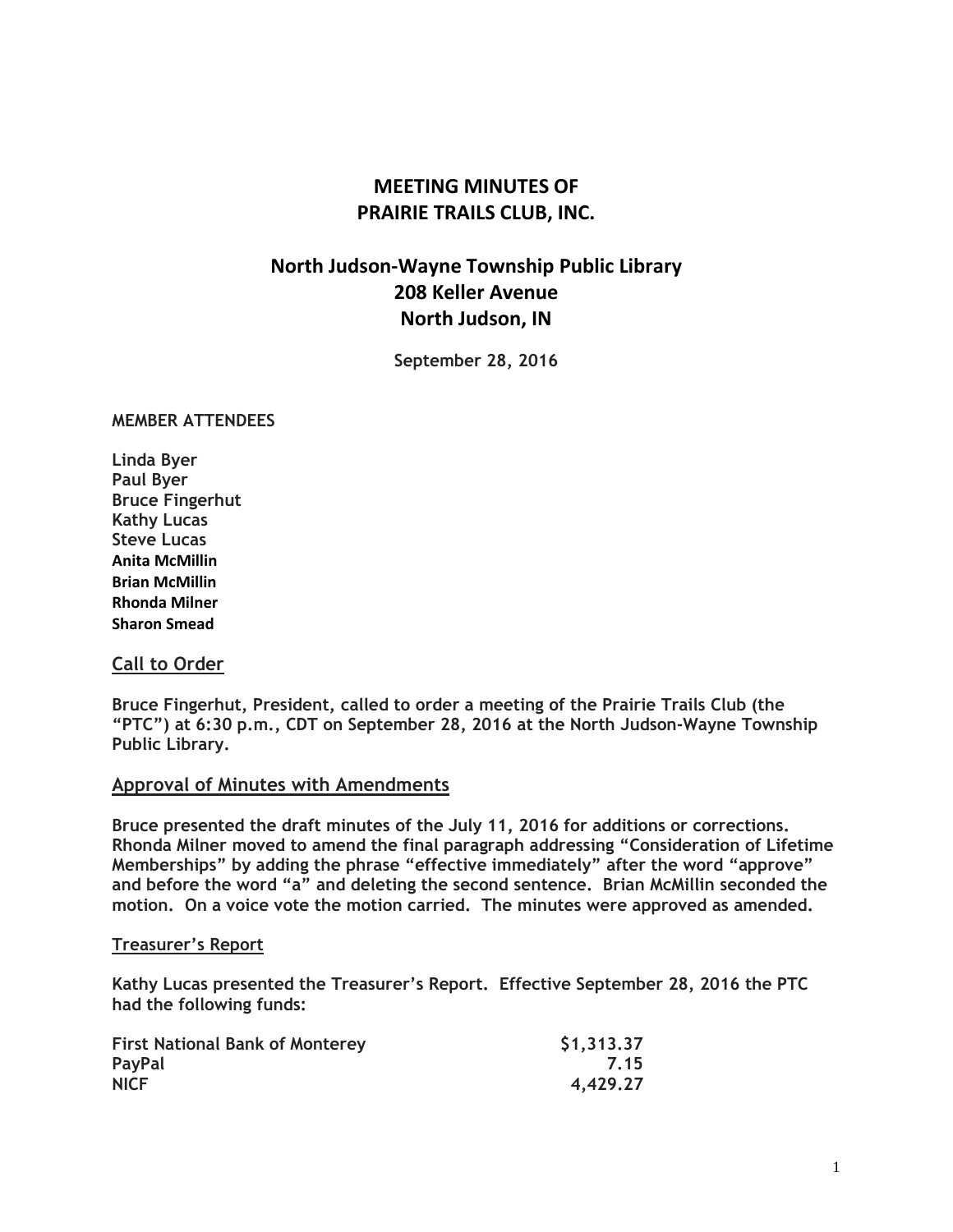# **TOTAL \$5,749.79**

**Linda Byer asked how many new members joined, as a result of efforts at the Mint Festival, the Bass Lake Festival and otherwise with the new membership year. Kathy responded she thought at least five and that she would provide an update in the next meeting.**

# **Effective Date of Lifetime Membership Resolution**

**With amendments approved to the draft minutes of the August 10 meeting, this agenda item was mooted.**

# **Status of Chamber of Commerce Inquiry Regarding USBR 35**

**Kathy provided a status report on discussions with Deb Mix of the Starke County Chamber of Commerce regarding the US Bicycle Route 35 Pilot Project. In cooperation with the Hoosier Rails to Trails Council and the Indiana Office of Tourism Development, the project would advance knowledge and use of USBR 35 by the 15 Indiana counties through which USBR 35 passes. Mix had asked if the PTC would assist with the project for the portion of USBR 35 in Starke County. During the August 10 meeting the PTC agreed to assist the Chamber of Commerce and asked Kathy to inform Mix.**

**Kathy emailed Deb Mix and advise her the PTC agreed to assist. Mix responded on September 21 that Starke County made a commitment of \$250 to the Indiana Office of Tourism Development which is coordinating an application for grant money. Mix has informed other counties that Sandy Kersting, Kathy and potentially others have offered to support this \$250 Starke County financial commitment. Mix is now waiting to hear back from the IOTD.**

**Kathy said she suspected when information on services is sought from the counties, the push will require a quick turnaround. Bruce said he shared an email which several years ago listed services** along the American Discovery Trail in Starke County, and this listing of services should also apply here. **Kathy thanked Bruce for offering a good starting point. Assuming the project advances successfully, PTC members may be asked to participate in a subcommittee which completes IOTD information requests.**

# **Scheduling of Meetings Subsequent to October 26, 2016**

**Bruce deferred discussion of the agenda item until the October 26 meeting.**

# **Consideration of Executive Document Summary for PTC Goals**

**Steve Lucas introduced this item. He said organizations, such as the Quality of Place Committee of the Starke County Chamber of Commerce and nearby trail associations, urged the PTC to approve a planning document to outline goals and visions. A planning document can assist with public understanding, including the ability to qualify for grants. He said the** *North Judson-Erie Trail Project Overview***, as attached to the agenda, is an effort to serve the planning function. The document was prepared by Yancy Lucas, Lucas Corral Interpretive Design, partly as a volunteer contribution by Yancy to the PTC and partly through financial contribution to him by an anonymous donor.**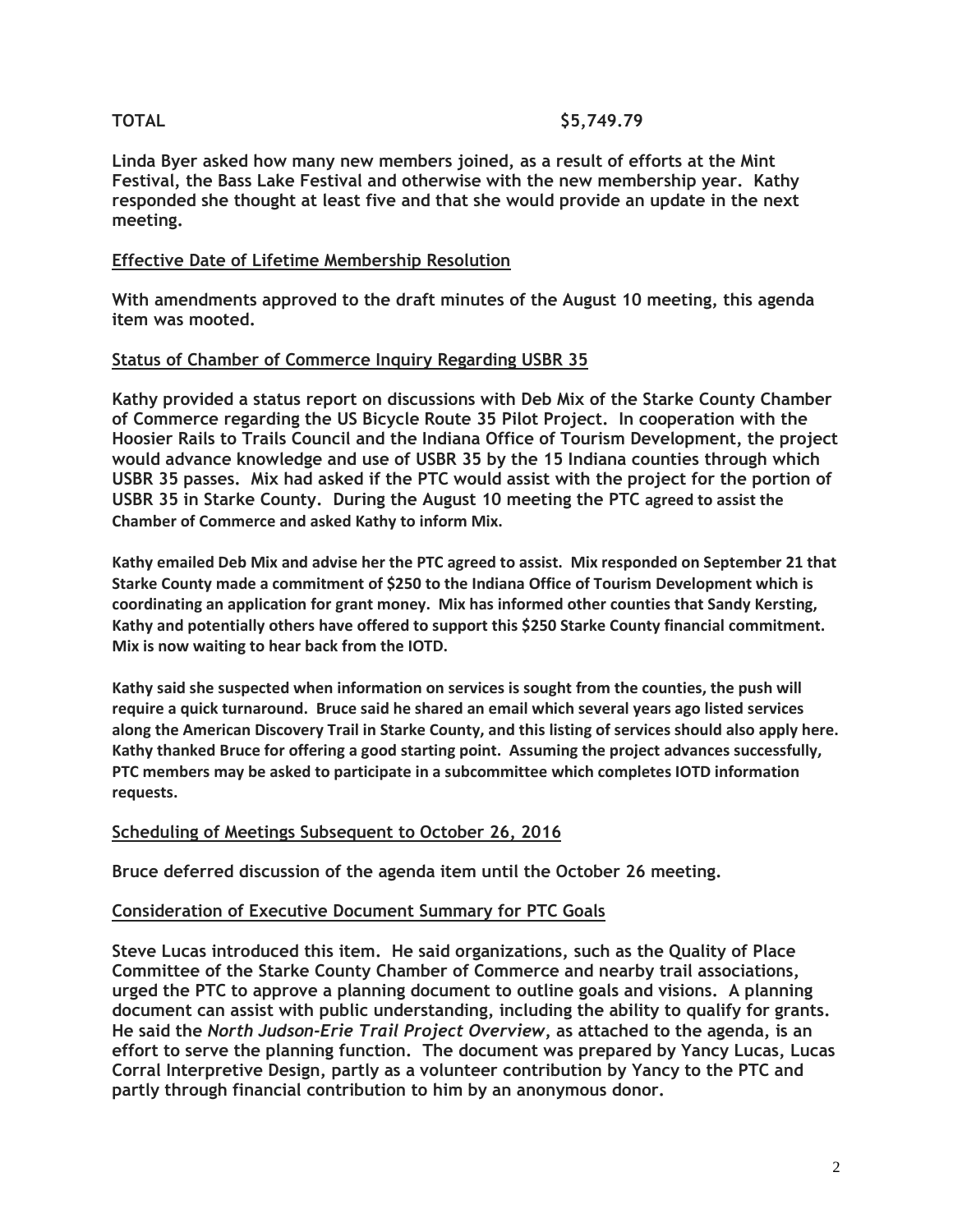**Steve said he hoped that if approved by the PTC, the** *North Judson-Erie Trail Project Overview* **would be placed on the PTC website and shared with governmental and nongovernmental organizations. Yancy created the document from PTC concepts approved previously. But in applying concepts to a document with mapping, PTC would likely need to provide clarification. Steve asked the membership for additions and corrections to the** *North Judson-Erie Trail Project Overview***.**

**Steve said Kathy Carrier was unable to attend this evening's meeting but emailed him to express a preference that Phase 2 and Phase 3 be emphasized. In responding to her he wrote that phases helped provide structure, but one phase was not limited by another. Phase 1 was seen by some as an opportunity to demonstrate a PTC success and might be more easily accomplished than Phase 2 or Phase 3.**

**Bruce reflected he thought Phase 1 to provide a spur to Bailey's Discount Center was "very doable". He agreed with the proposed phasing and also with the idea that the enumeration should not be considered a limitation on one phase relative to another. "We move forward as soon as we're able."**

**Brian commented generally on the thoroughness of the document. He added it was an important step forward.**

**Rhonda said she agreed that when approved the document should be placed on the PTC website. "That's a great idea."** 

**A suggestion was offered that changes in goals or direction would likely occur as projects move forward. Sharon Smead agreed but added the document was needed. She said we would probably modify our goals in the future, but a good master plan is important.**

**Nathan P. Origer, Executive Director of Pulaski County Economic Development, spoke to the members. He said Pulaski County is developing a system of trails and bicycle routes. An aspect of the system is to provide connectivity to neighboring counties. Of primary importance is improving connectivity between the Panhandle Pathway in Pulaski County and the American Discovery Trail (including the NJ Erie Trail) in Starke County. Nathan said he shared elements of the trails and bicycle routes system with several members of the PTC, most notably the use of Starke County Road 200 East (which becomes Pulaski County Road 300 West when the county line is crossed) to connect the NJ Erie Trail and Pulaski County Road 100 South west of Winamac. This proposal was one of two routes proposed between Starke County and Pulaski County within Phase 4 of the** *North Judson-Erie Trail Project Overview***.**

**In addition, Nathan said he reviewed the second route proposed within Phase 4. The route passes near the east side of Tippecanoe River State Park using a share-the-road crossing over the Tippecanoe River and south to a point east of Winamac. Pulaski County endorsed the second route to terminate on the north at Pulaski County Road 800 North (also known as Starke County Road 900 South). If Phase 3 is completed an easy roadway connection could be made from this termination point to the junction of Starke County Road 600 East and the Bass Lake Erie Trail. The termination of the second route is also a short distance and within sight of the former Erie Railroad. If the Bass Lake Erie Trail**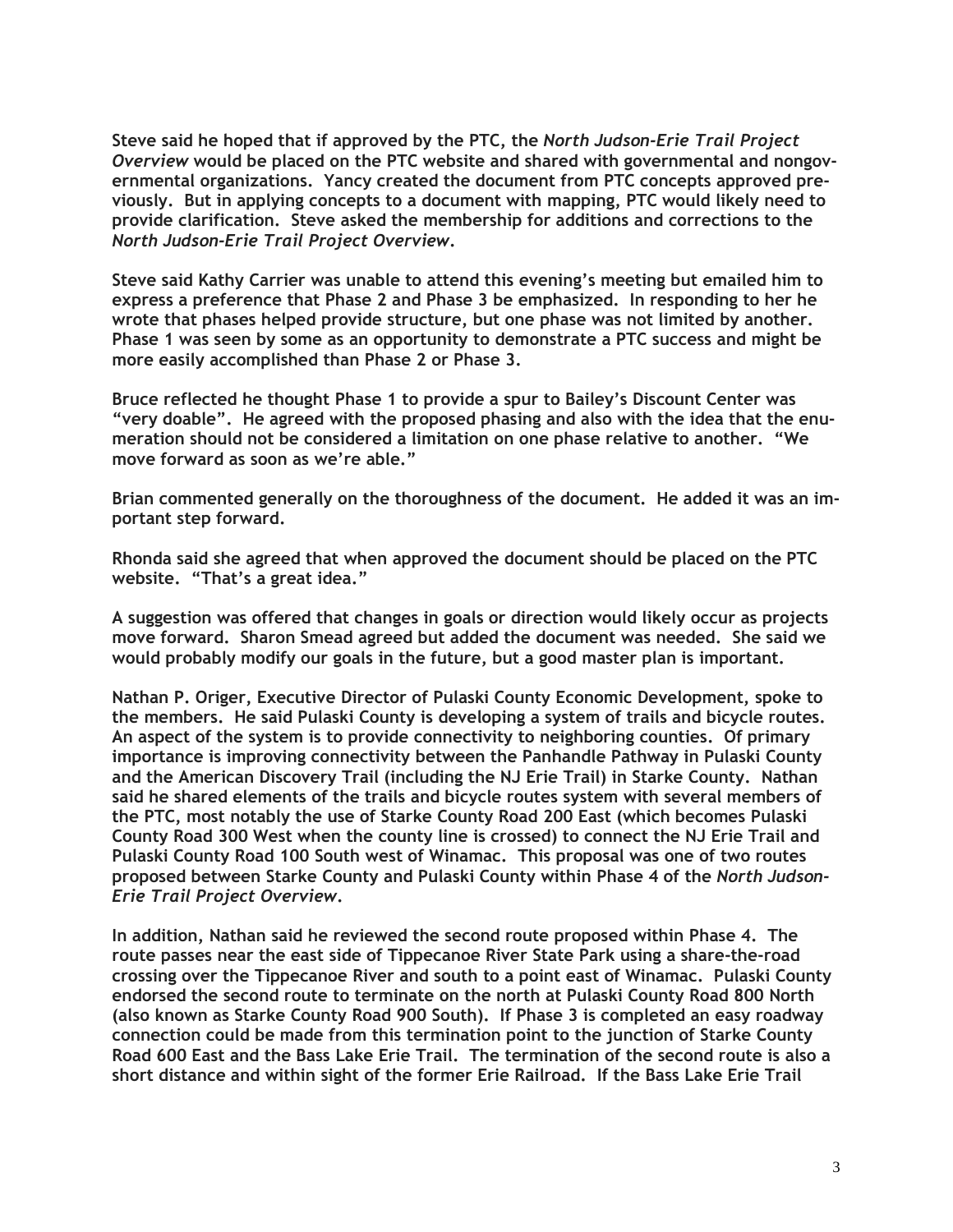**were extended southeast of CR 600 E along the railroad right-of-way, a short and direct connection could be made to the Bass Lake Erie Trail.**

**Nathan said on he requested conceptual and signage approval by the Starke County Board of Commissioners for both the first and second route. During presentation to the Board he also mentioned plans by the PTC to identify roadway connections from the NJ Erie Trail to Bass Lake. The Commissioners approved the Pulaski County Economic Development's request during their September 6 meeting.**

**Linda identified a clerical error on the map on page 24 of the draft document. Pulaski CR 300 W is shown as Pulaski CR 300 N. Also, the footprint for the Kankakee River Fish and Wildife Area shown on page 7 and page 21 does not include the full expanse of the DNR property today. This deficiency is notable on the southwest portion of the property where the footprint does not include the Toto Road office. Other technical modifications sought by the membership were addition of the Winamac Fish and Wildlife area on page 24 and repagination to reflect the 17-page document.**

**With these amendments the membership approved the** *North Judson-Erie Trail Project Overview***. Kathy was authorized to cause Steve Antisdel to place the document on the PTC website.**

### **Discussion of Proposed Rock & Roll Hall of Fame Fundraiser**

**Bruce introduced the discussion. He reported he has been working with Becky Weigand of TravelStar to develop a trip to Cleveland and its Hard Rock Casino, Rock & Roll Hall of Fame and the Great Lakes Science Center. The proposed trip would begin on St. Patrick's Day and extend for two nights. Pricing would vary depending on whether participants stayed at the Hilton Garden Inn Downtown, Doubletree Downtown or Drury Plaza. He said a trip with one overnight might be a less expensive possibility. Options anticipated at least 30 people would participate.**

**Linda asked how the event would be a fundraiser. Bruce answered that the PTC would receive a fraction of the participation fees. He was uncertain what fraction would go to the PTC and would inquire further of TravelStar.**

**Rhonda asked whether one night instead of two nights might be more feasible. Bruce said he would also inquire about one-night options.**

**The members agreed the subject should be revisited at a subsequent meeting.**

#### **Planning for October 1 Work Date**

**The work date is scheduled to begin at 9:00 a.m., CDT at the rest park on Starke County Road 250 West and Indiana State Road 10. Intermittent showers were predicted for the work date at the time of the meeting, but the members agreed to attempt to go forward.**

**Rhonda said the Indiana Bicentennial Torch Relay was scheduled to travel through Starke County on October 7. Included was a stop at the rest park on State Road 10 before the torch was carried by train to North Judson. She said she hoped the rest park would be**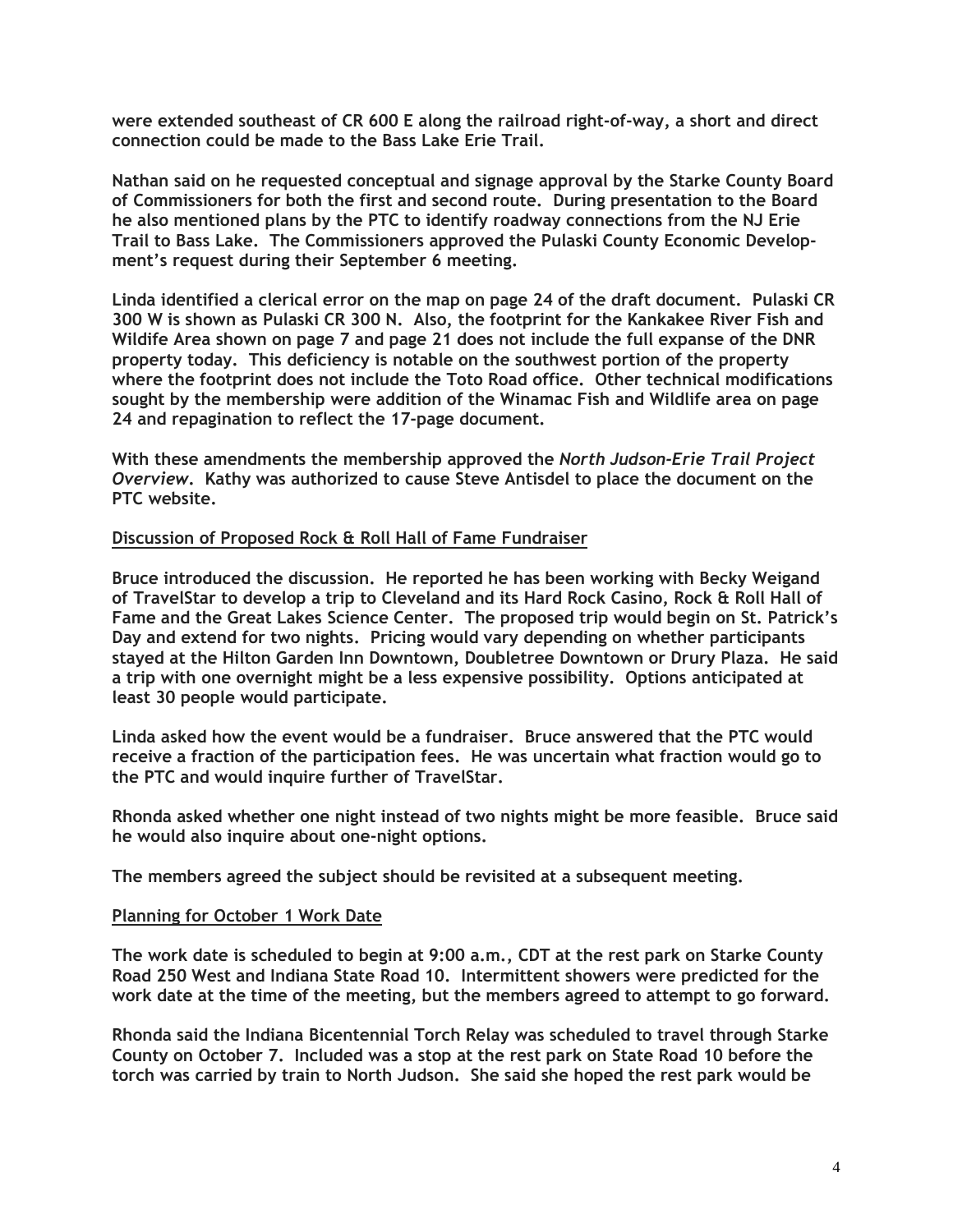**"spiffed up" for the torch relay. Paul Byer reflected the HVRM recently mowed the rest park and sprayed weeds with herbicide along the trail west of the rest park.**

**Bruce spoke of the need to address invasive species, particularly Siberian elms, between CR 250 West and CR 100 West. Trail use would be supported by clearing and providing herbicide treatment to invasive species in the area.**

**Sharon asked what equipment she should bring. Paul responded she should bring gloves. Bruce said the PTC has access to a good array of equipment and she probably did not need to bring additional equipment unless she wished.**

**The consensus was that participants could choose to direct attention either to the rest** park in preparation for the torch relay or to the area between CR 250 W and CR 100 W to **address invasive species.**

#### **Discussion of September 17 HVRM Meeting and Actions**

**Linda reported on a good exchange of ideas at the HVRM meeting held September 17. She asked what the HVRM wanted from the PTC. Members responded that the HVRM focus was from the rest park west. Complex negotiations are underway among the HVRM, Town of North Judson and the company that would operate a commercial railway on the same tracks as the HVRM. The HVRM is now precluded from operations north of English Lake.**

**Linda said the HVRM wanted to avoid construction of buildings that might impede possible use of the former Erie Railroad right-of-way east of CR 250 W. The HVRM was not opposed to small improvements such as benches and picnic tables or to signage that could be easily removed in the event of reuse as a railroad. The HVRM welcomed PTC efforts to control vegetation along the trail and horse path.**

**Rhonda reflected improvements need to be attached securely enough that they would be resistant to vandalism or theft. Bruce agreed.**

**Paul noted signs were recently placed facing both north and south on US 35 at the site of former Bass Station. The signs identify the trail and the opportunity for parking. He added the signs were small but visible from the highway.**

**The HVRM welcomed the concept of a liaison from the PTC to assist with communications. Linda said she would be willing to serve in this role.**

**The HVRM indicated it would consult with legal counsel to begin developing terms for an agreement or memorandum of understanding to outline PTC activities along the NJ Erie Trail. HVRM members suggested the PTC should also suggest concepts to make our efforts more effective.**

**Steve asked if it might be appropriate for the members to designate Linda as PTC liaison to the HVRM. Bruce agreed it was.**

**Kathy moved to select Linda as the Prairie Trails Club liaison to the Hoosier Valley Railroad Museum. Rhonda seconded the motion. On a voice vote the motion carried.**